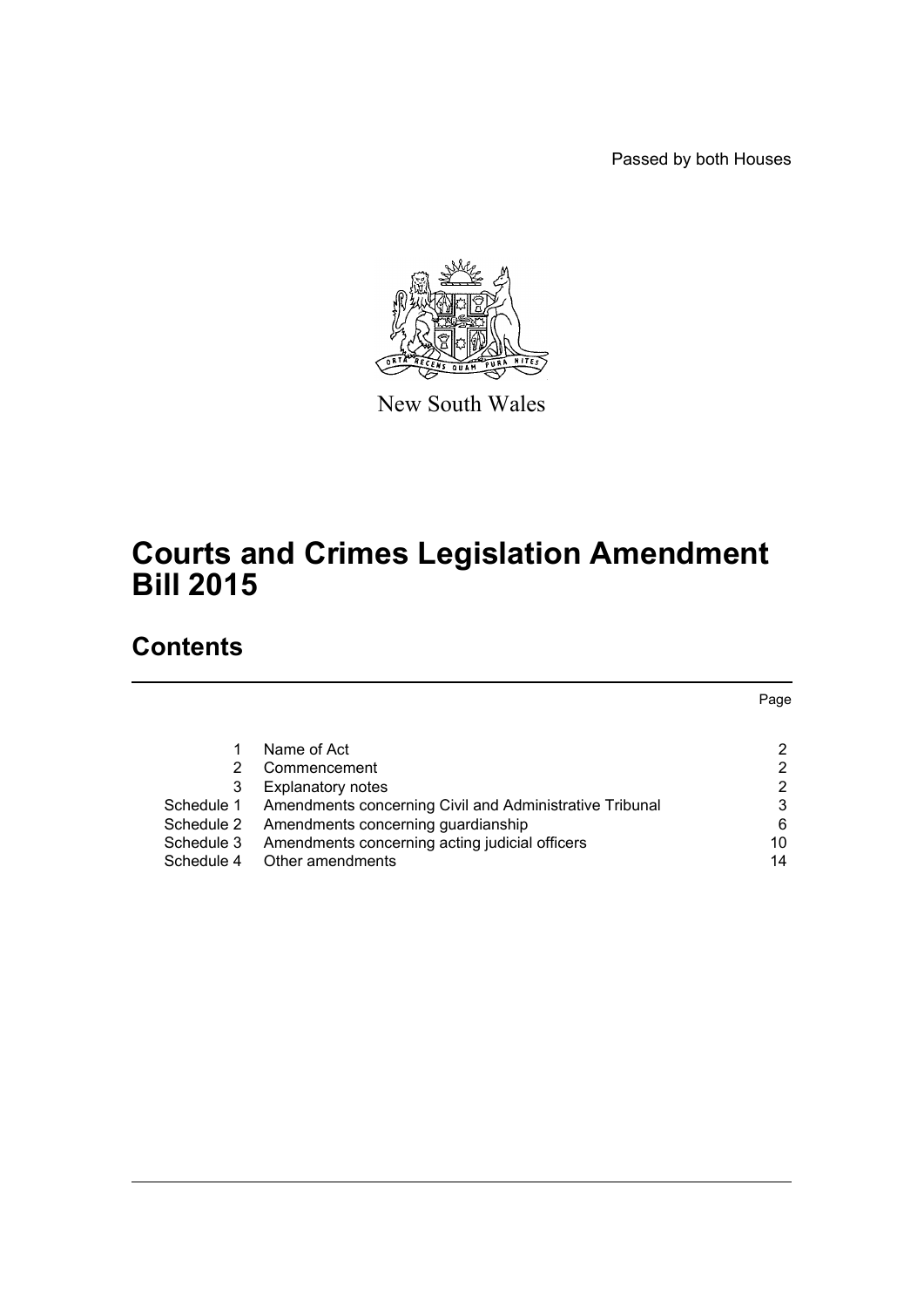*I certify that this public bill, which originated in the Legislative Assembly, has finally passed the Legislative Council and the Legislative Assembly of New South Wales.*

> *Clerk of the Legislative Assembly. Legislative Assembly, Sydney,* , 2015



New South Wales

# **Courts and Crimes Legislation Amendment Bill 2015**

Act No , 2015

An Act to make miscellaneous amendments to certain legislation with respect to courts, tribunals and crimes; and for related purposes.

*I have examined this bill and find it to correspond in all respects with the bill as finally passed by both Houses.*

*Assistant Speaker of the Legislative Assembly.*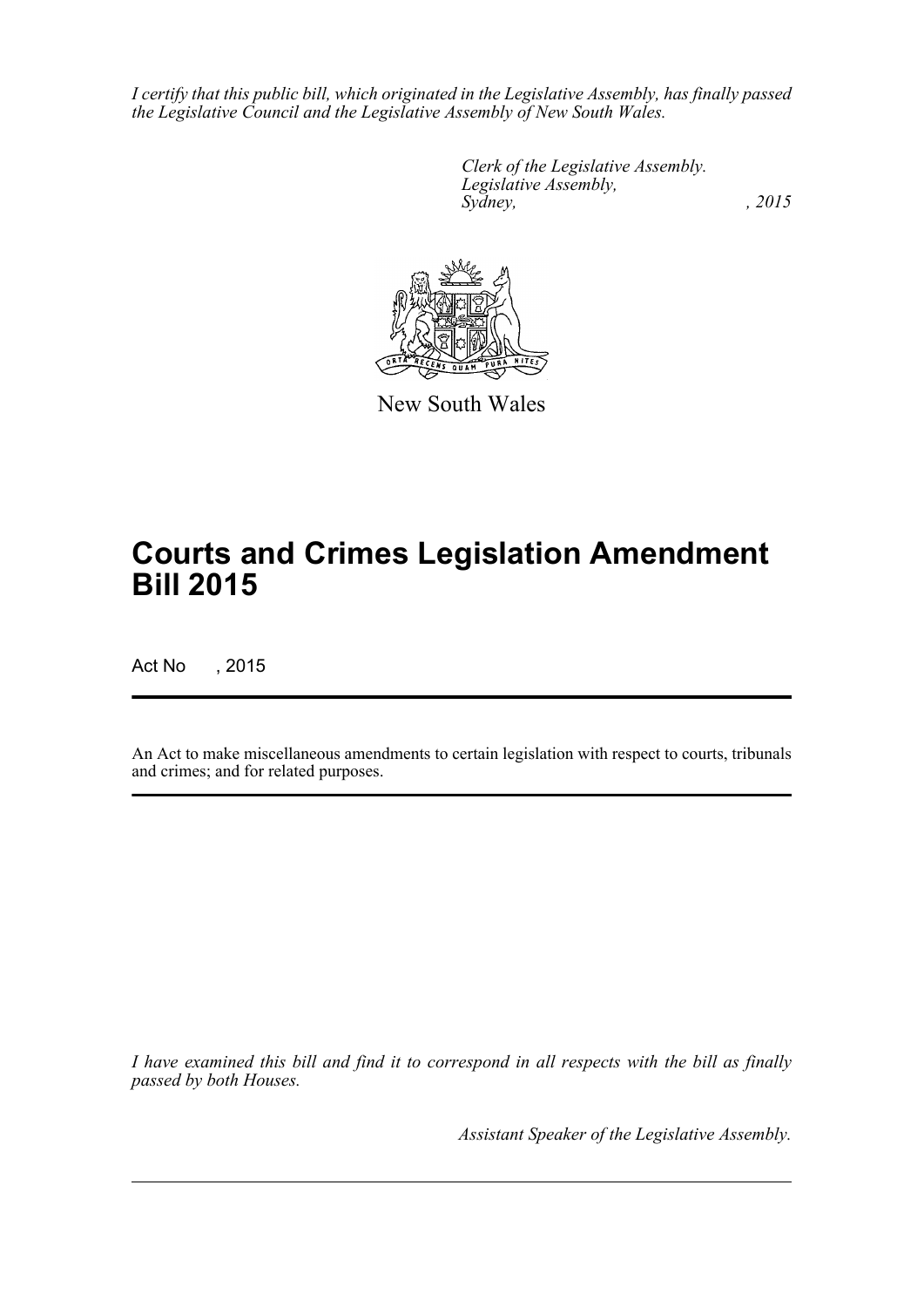Courts and Crimes Legislation Amendment Bill 2015 [NSW]

# <span id="page-2-0"></span>**The Legislature of New South Wales enacts:**

# **1 Name of Act**

This Act is the *Courts and Crimes Legislation Amendment Act 2015*.

# <span id="page-2-1"></span>**2 Commencement**

This Act commences on the date of assent to this Act.

# <span id="page-2-2"></span>**3 Explanatory notes**

The matter appearing under the heading "Explanatory note" in any of the Schedules does not form part of this Act.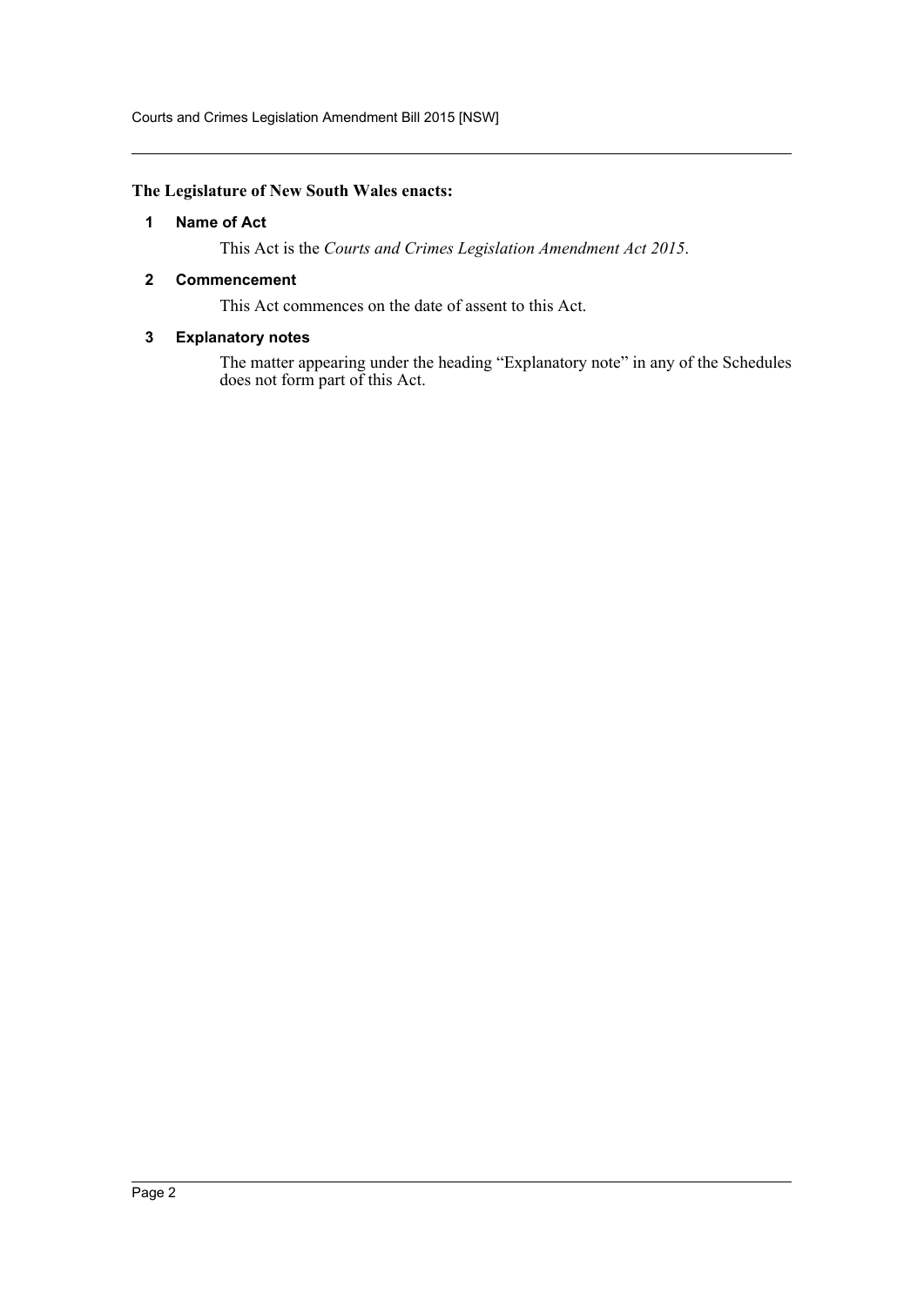# <span id="page-3-0"></span>**Schedule 1 Amendments concerning Civil and Administrative Tribunal**

# **1.1 Children and Young Persons (Care and Protection) Act 1998 No 157**

# **Section 29 Protection of persons who make reports or provide certain information**

Omit section 29 (1) (d) (iv). Insert instead:

(iv) proceedings before the Civil and Administrative Tribunal that are allocated to the Guardianship Division of the Tribunal or are commenced under the *Victims Rights and Support Act 2013*,

## **Explanatory note**

The proposed amendment to the *Children and Young Persons (Care and Protection) Act 1998* clarifies the kinds of proceedings before the Civil and Administrative Tribunal in which a report of harm made by a person concerning a child or young person will be admissible.

# **1.2 Civil and Administrative Tribunal Act 2013 No 2**

# **[1] Section 45 Representation of parties**

Omit section 45 (1) (b). Insert instead:

- (b) may be represented by another person only if the Tribunal grants leave:
	- (i) for that person to represent the party, or
	- (ii) in the case of representation by an Australian legal practitioner for a particular or any Australian legal practitioner to represent the party.

# **[2] Section 45 (4A)**

Insert after section 45 (4):

(4A) The Tribunal may, at its discretion, revoke any appointment or order made under subsection (4).

# **[3] Section 90 Regulations**

Omit "Health Practitioner Division List" from section 90 (3). Insert instead "Health Practitioner List".

# **[4] Schedule 1 Savings, transitional and other provisions**

Insert at the end of the Schedule (with appropriate Part and clause numbering):

# **Part Provision consequent on enactment of Courts and Crimes Legislation Amendment Act 2015**

# **Renaming of Health Practitioner Division List**

The renaming of the Health Practitioner Division List of the Occupational Division of the Tribunal by the *Courts and Crimes Legislation Amendment Act 2015* as the Health Practitioner List does not affect the continuation of any proceedings entered in the List before its renaming or the appointment of the List Manager for the List.

# **[5] Schedule 5 Occupational Division**

Omit "*Division*" from the definition of *Health Practitioner Division List* in clause 8.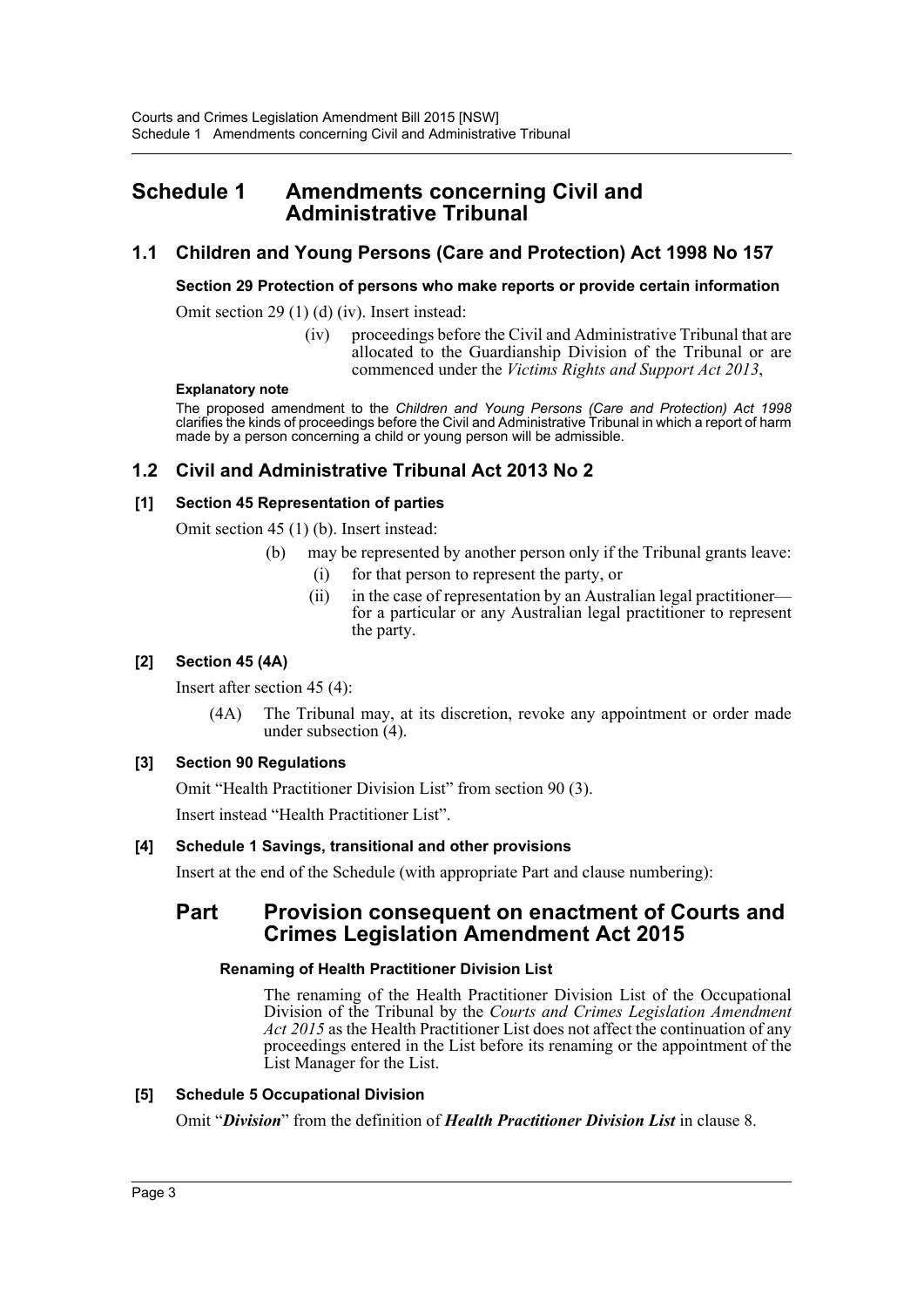# **[6] Schedule 5, clause 10 Health Practitioner List**

Omit clause 10 (1). Insert instead:

(1) There is to be a Division List for the Division called the Health Practitioner List.

# **[7] Schedule 5, clauses 10 (2) and (3), 11, 12, 13 and 14 (2) (a)**

Omit "Health Practitioner Division List" wherever occurring.

Insert instead "Health Practitioner List".

## **[8] Schedule 6 Guardianship Division**

Omit "general" from clause 13 (1) (c). Insert instead "senior or general".

# **Explanatory note**

Item [1] of the proposed amendments to the *Civil and Administrative Tribunal Act 2013* enables the Civil and Administrative Tribunal to grant leave for a person to be represented by an Australian legal practitioner without specifying a particular practitioner.

Item [2] makes it clear that the Tribunal may revoke:

- (a) an appointment it makes of a person to represent a party or act as guardian ad litem of a party, or
- (b) an order it makes that a party be separately represented.

Item [6] renames the Health Practitioner Division List of the Occupational Division of the Tribunal as the Health Practitioner List. Items [3], [5] and [7] make consequential amendments. Item [4] provides that the renaming of the List does not affect any pending proceedings or the appointment of the List Manager for the List.

Item [8] enables a person who is a senior member (but not an Australian lawyer) to sit as one of the 3 members of an Appeal Panel determining an internal appeal against a decision made in the Guardianship Division of the Tribunal.

# **1.3 Civil and Administrative Tribunal Regulation 2013**

## **[1] Clause 6 Circumstances where no fee or reduced fee is payable**

Omit "Health Practitioner Division List" from clause 6 (1) (f).

Insert instead "Health Practitioner List".

## **[2] Clause 7 Allowances and expenses of witnesses**

Omit "Health Practitioner Division List" from clause 7 (2) (b).

Insert instead "Health Practitioner List".

#### **Explanatory note**

The proposed amendments to the *Civil and Administrative Tribunal Regulation 2013* update references to the Health Practitioner Division List of the Occupational Division of the Civil and Administrative Tribunal consequent on its renaming by the amendments made by Schedule 1.2.

# **1.4 Health Practitioner Regulation (Adoption of National Law) Act 2009 No 86**

# **[1] Schedule 1 Modification of Health Practitioner Regulation National Law**

Omit "Health Practitioner Division List" from the definition of *Tribunal List Manager* in section 138 (1) in Schedule 1 [13].

Insert instead "Health Practitioner List".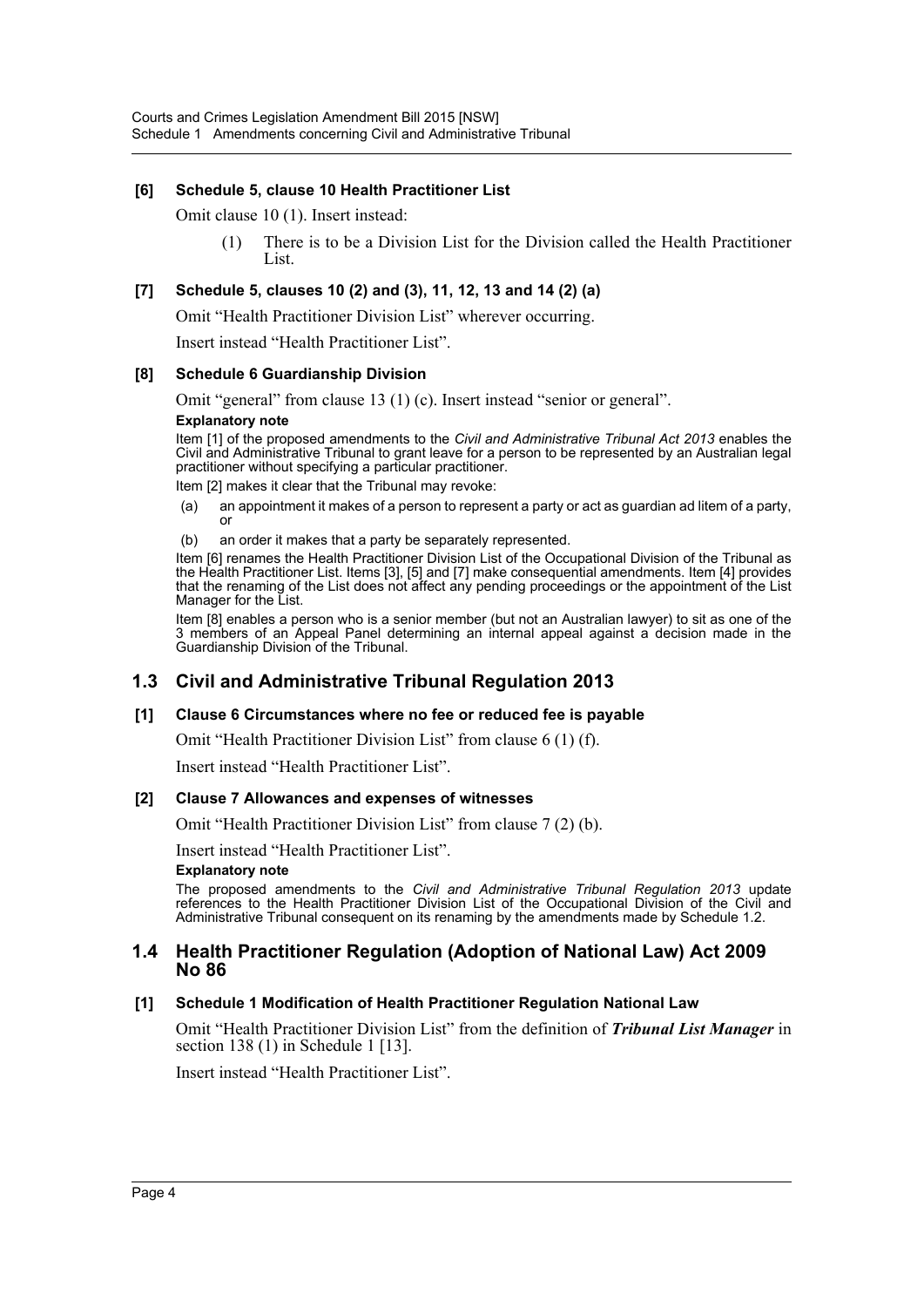# **[2] Schedule 1 [15]**

Omit "Health Practitioner Division List" from the note to section 165B (1).

Insert instead "Health Practitioner List".

#### **Explanatory note**

The proposed amendments to the *Health Practitioner Regulation (Adoption of National Law) Act 2009* update references in the *Health Practitioner Regulation National Law (NSW)* to the Health Practitioner Division List of the Occupational Division of the Civil and Administrative Tribunal consequent on its renaming by the amendments made by Schedule 1.2.

# **1.5 Water Act 1912 No 44**

#### **Section 12 Licence**

Omit "Director-General or Magistrate" wherever occurring in section 12 (1) (b) and (2) (c).

Insert instead "Civil and Administrative Tribunal".

#### **Explanatory note**

The proposed amendment to the *Water Act 1912* updates references as a consequence of the transfer of certain appellate functions to the Civil and Administrative Tribunal on its establishment.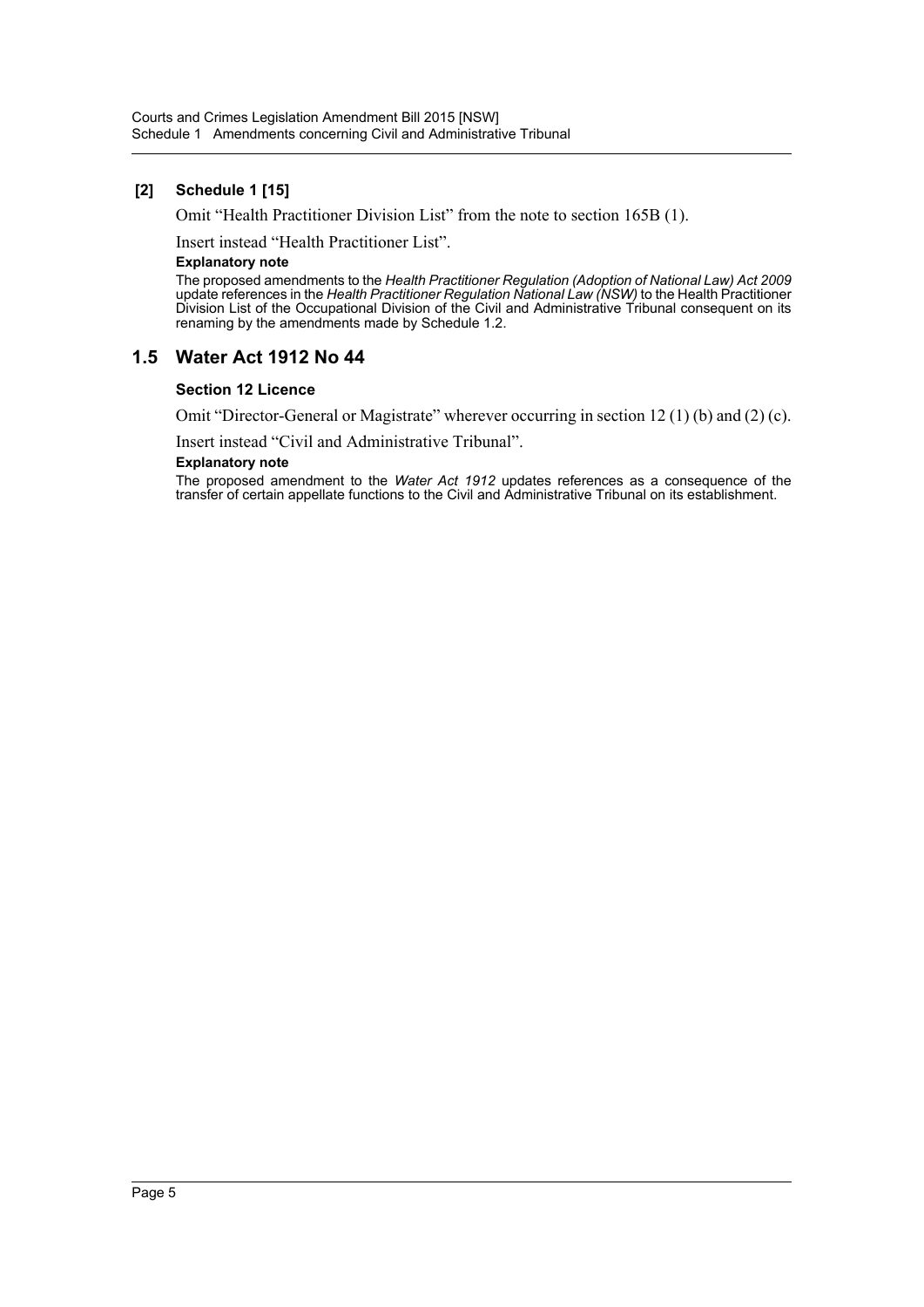# <span id="page-6-0"></span>**Schedule 2 Amendments concerning guardianship**

# **2.1 Guardianship Act 1987 No 257**

# **[1] Section 3F Persons who are "parties" to proceedings under this Act**

Insert after section 3F (2) (d):

(d1) the enduring guardian, if any, of the person to whom the application relates,

# **[2] Section 3F (3) (d1)**

Insert after section 3F (3) (d):

(d1) the enduring guardian, if any, of the person the subject of the order,

# **[3] Section 3F (7) (d1)**

Insert after section 3F (7) (d):

(d1) the person, if any, appointed attorney by the person to whom the relevant financial management order relates under a power of attorney (whether in force or suspended),

## **[4] Section 5 Definitions**

Omit "alternative enduring guardian" wherever occurring in the definitions of *eligible signer* and *eligible witness*.

Insert instead "substitute enduring guardian".

#### **[5] Section 6DA Substitute enduring guardians**

Omit "an alternative enduring guardian", "An alternative enduring guardian", "the alternative enduring guardian" and "that alternative enduring guardian" wherever occurring.

Insert instead "a substitute enduring guardian", "A substitute enduring guardian", "the substitute enduring guardian" and "that substitute enduring guardian", respectively.

## **[6] Section 6HB Resignation of appointment by appointee**

Omit "an alternative enduring guardian" from section 6HB (5).

Insert instead "a substitute enduring guardian".

## **[7] Section 6K Action on review**

Omit section 6K (1) (a). Insert instead:

(a) revoke the appointment or deal with the matter as provided by subsection (3) (or both), or

# **[8] Section 6K (3)**

Omit the subsection. Insert instead:

- (3) The Tribunal may, if it considers that it is in the best interests of the appointor to do so, deal with a review as if any of the following applications had been made in respect of the appointor:
	- (a) an application for a guardianship order under Part 3,
	- (b) an application for a financial management order under Part 3A,
	- (c) applications for both such orders.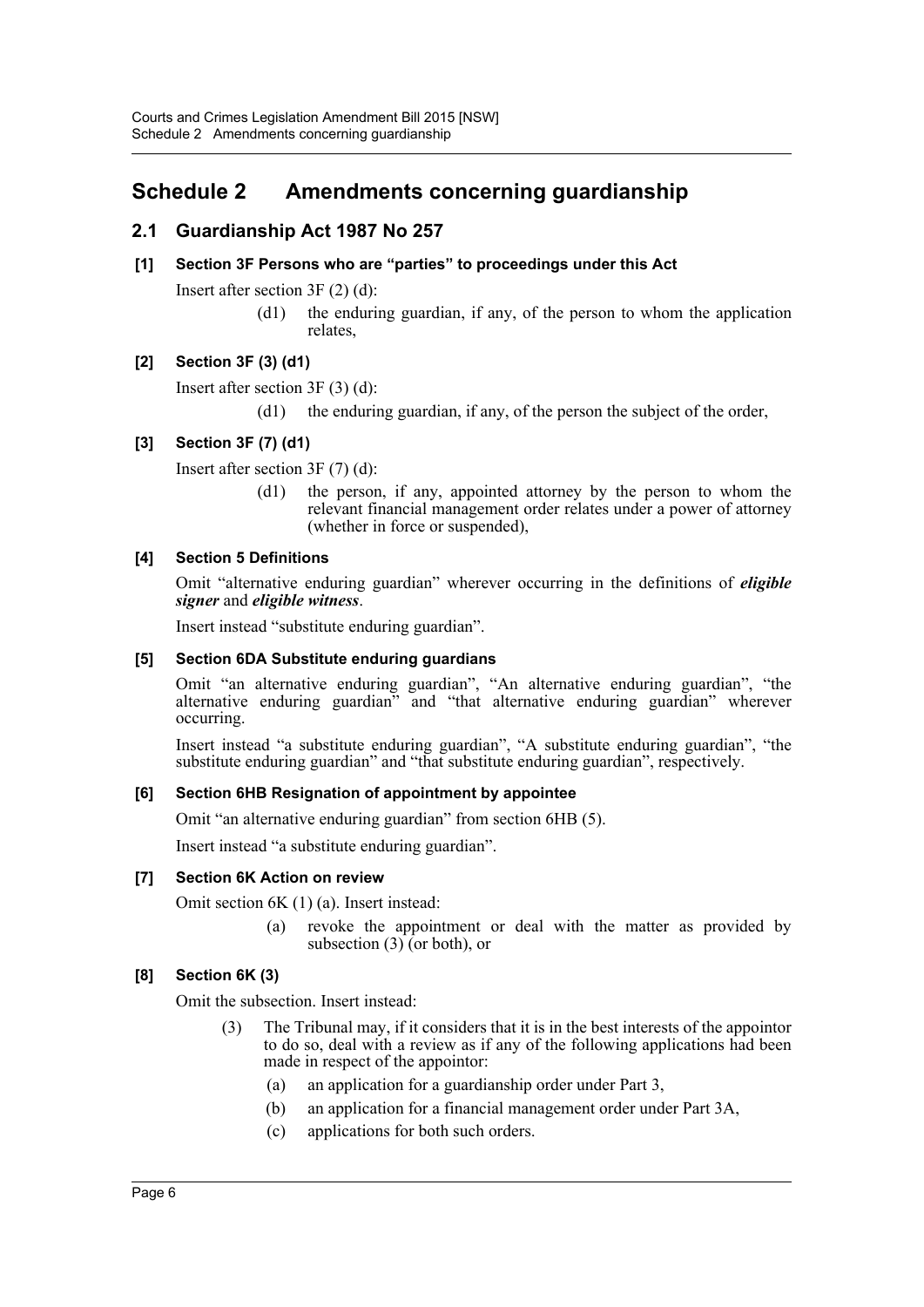# **[9] Section 6MA Substitution of enduring guardians by Tribunal**

Omit "to replace an appointee as an enduring guardian" from section 6MA (1). Insert instead "as a substitute enduring guardian".

# **[10] Section 6MA (2)**

Omit "to replace an appointee".

# **[11] Section 6MA (3)**

Omit "an alternative enduring guardian". Insert instead "a substitute enduring guardian".

# **[12] Section 25C Action on review**

Insert at the end of section 25C (1) (c):

, or

- (d) renew, or renew and vary the order.
- **[13] Section 25I Application to Tribunal for a financial management order** Insert after section 25I (1) (a):
	- (a1) the person who is the subject of the application, or
- **[14] Section 25M Tribunal may commit estate of protected person to management** Omit "section 68 (1)" from section 25M (2).

Insert instead "section 61 of the *Civil and Administrative Tribunal Act 2013*".

# **[15] Section 25P Action on review**

Omit section 25P (1). Insert instead:

- (1) On reviewing a financial management order under section 25N, the Tribunal:
	- (a) must vary, revoke or confirm the order, and
	- (b) if it considers it appropriate to do so—may take such action with respect to the appointment of the manager of the protected person's estate as the Tribunal could take on a review of such an appointment under Division 3.

# **[16] Section 25P (3)**

Insert after section 25P (2):

(3) In this section, *vary*, in relation to a financial management order, includes to exclude (or remove an exclusion of) a specified part of the protected person's estate from the order.

## **[17] Section 25S Review of appointment of manager**

Insert after section 25S (1) (b) (i):

(ia) the protected person, or

# **[18] Section 25S (1A)**

Insert after section 25S (1):

(1A) Without limiting subsection (1), the Tribunal may order that the appointment of a manager be reviewed within a specified time.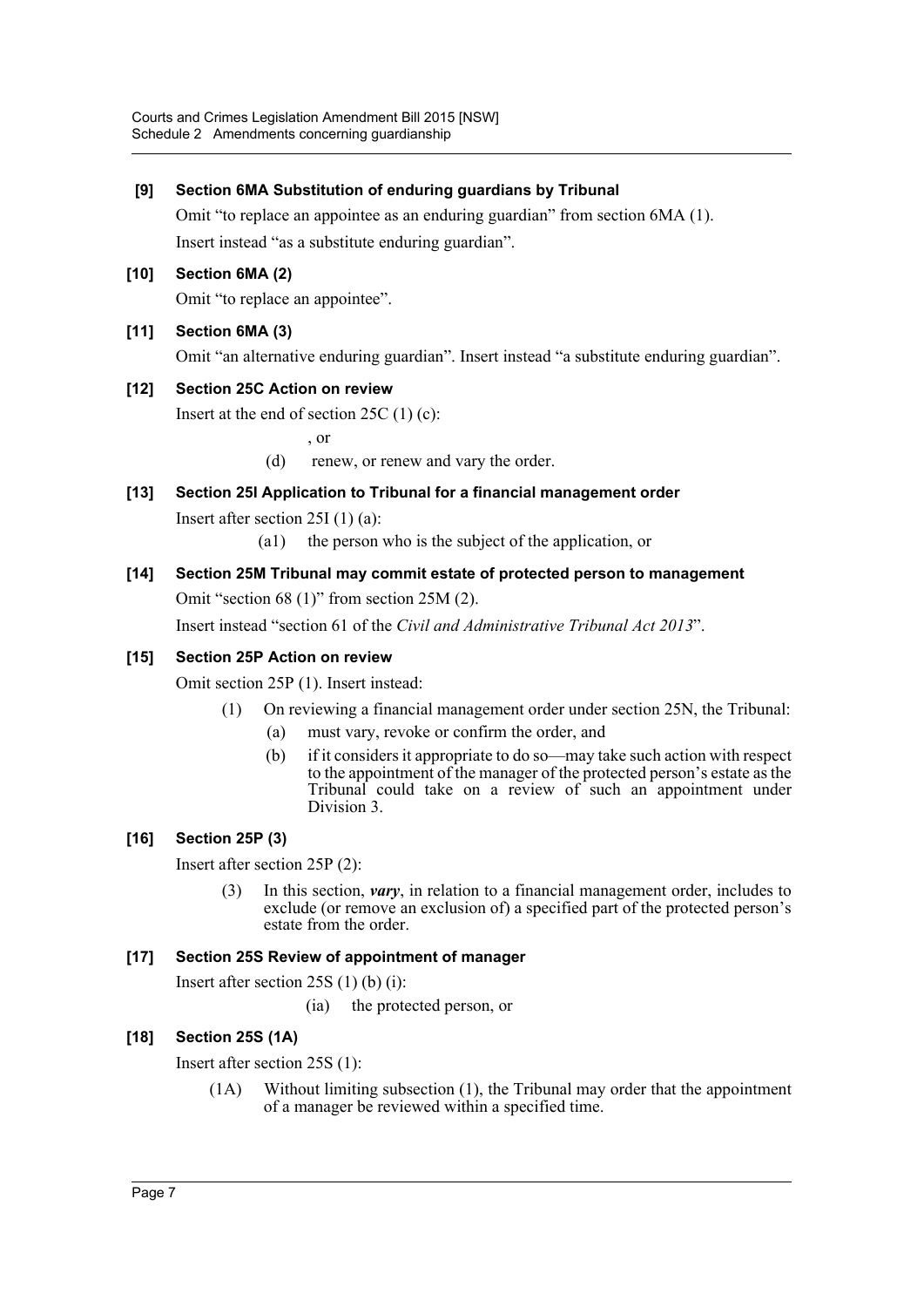## **[19] Schedule 3 Savings and transitional provisions**

Insert at the end of clause 1 (1):

any other Act that amends this Act

#### **[20] Schedule 3**

Insert at the end of the Schedule (with appropriate Part and clause numbering):

# **Part Provisions consequent on enactment of Courts and Crimes Legislation Amendment Act 2015**

#### **Definition**

In this Part:

*amending Act* means the *Courts and Crimes Legislation Amendment Act 2015*.

#### **Substitute enduring guardians**

A person appointed as an alternative enduring guardian before the day on which the amendment of section 6DA by the amending Act commences is taken, on and from that day, to have been appointed as a substitute enduring guardian.

#### **Application of procedural amendments**

Each of the following provisions, as amended, inserted or substituted by the amending Act, extends to proceedings commenced (but not determined) before the amendment, insertion or substitution of the provision concerned:

- (a) section 6K,
- (b) section 6MA,
- (c) section 25C,
- (d) section 25I,
- (e) section 25P,
- (f) section 25S.

#### **Explanatory note**

Items [1] and [2] of the proposed amendments to the *Guardianship Act 1987* provide that the enduring guardian of a person in respect of whom a guardianship order is sought in or granted by the Civil and Administrative Tribunal is to be treated as being a party to the proceedings for the order and in proceedings for a review of the order.

Item [3] provides that an attorney under a power of attorney granted by a person who is subject to a financial management order is to be treated as a party in proceedings in the Civil and Administrative Tribunal for a review of such an order or for the review of the appointment of a manager of the person's estate.

Item [5] provides for alternative enduring guardians to be called substitute enduring guardians. Items [4], [6] and [9]–[11] make consequential amendments.

Items [7] and [8] enable the Civil and Administrative Tribunal, in proceedings for the review of the appointment of an enduring guardian, to treat the proceedings as if they were an application for a guardianship order or financial management order (or both) if it considers that it is in the best interests of the appointor to do so.

Item [12] enables the Civil and Administrative Tribunal, in certain proceedings for a review of a guardianship order, to renew and vary the order.

Item [13] enables an application for a financial management order to be made by the person who is the subject of the application.

Item [14] updates a cross-reference.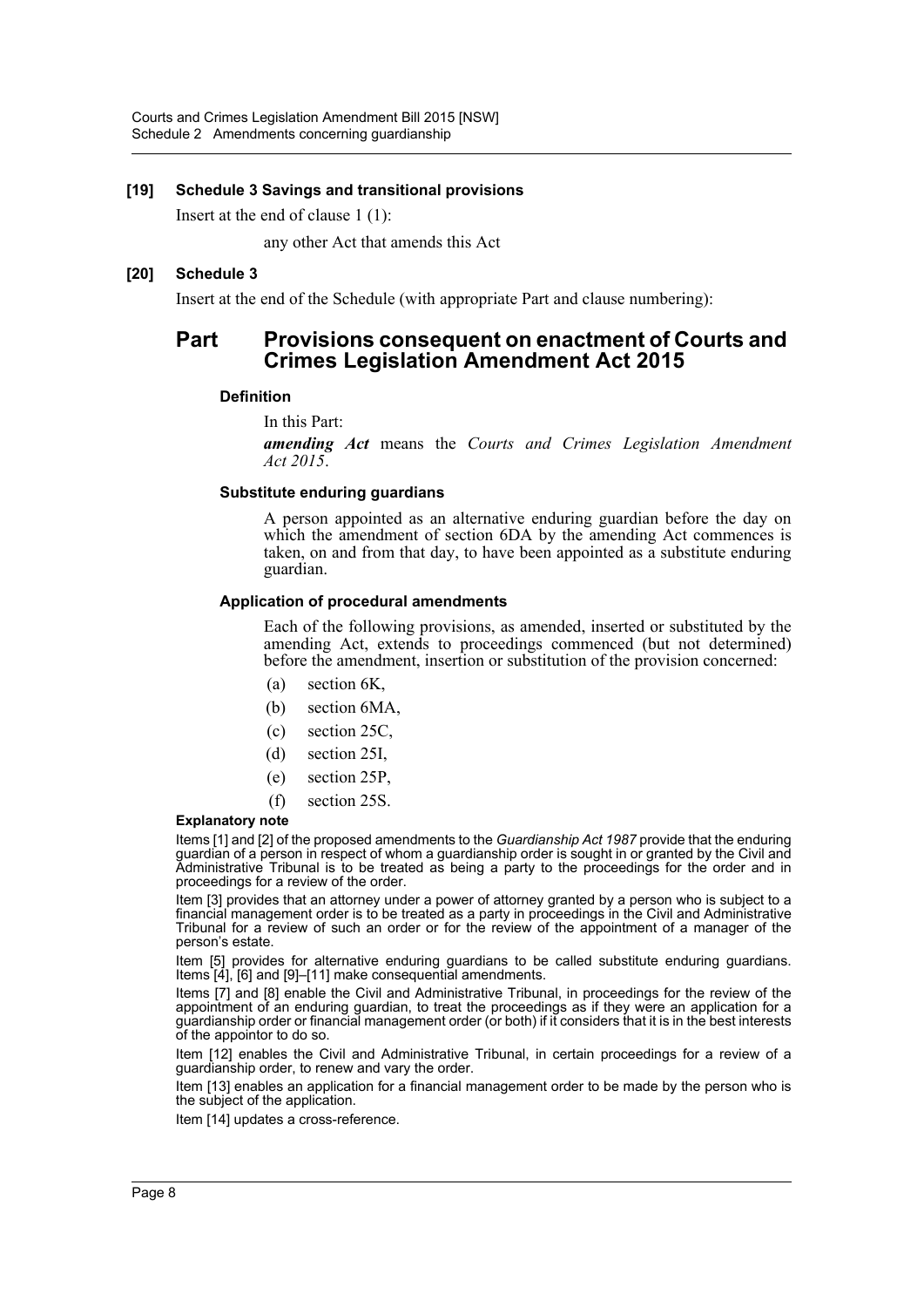Item [15] enables the Civil and Administrative Tribunal, in proceedings for the review of a financial management order, to take such action with respect to the appointment of the manager of the protected person's estate as the Tribunal could take on a review of such an appointment.

Item [16] makes it clear that the Civil and Administrative Tribunal, in proceedings for the review of a financial management order, may vary the order to exclude (or remove an exclusion of) a specified part of the protected person's estate from the order.

Item [17] enables an application for the review of the appointment of the manager of a protected person's estate to be made by the protected person.

Item [18] enables the Civil and Administrative Tribunal to order that the appointment of the manager of a protected person's estate be reviewed within a specified period.

Item [19] enables the Governor to make regulations of a savings or transitional nature consequent on the enactment of any Act that amends the *Guardianship Act 1987* (including the proposed Act).

Item [20] makes provision for certain savings and transitional matters in connection with the *Guardianship Act 1987* consequent on the enactment of the proposed Act.

# **2.2 Guardianship Regulation 2010**

#### **Schedule 1 Forms**

Omit "an alternative enduring guardian" from the note to Form 1.

Insert instead "a substitute enduring guardian".

#### **Explanatory note**

The proposed amendment to the *Guardianship Regulation 2010* updates a reference to alternative enduring guardians as a consequence of their renaming as substitute enduring guardians by Schedule 2.1.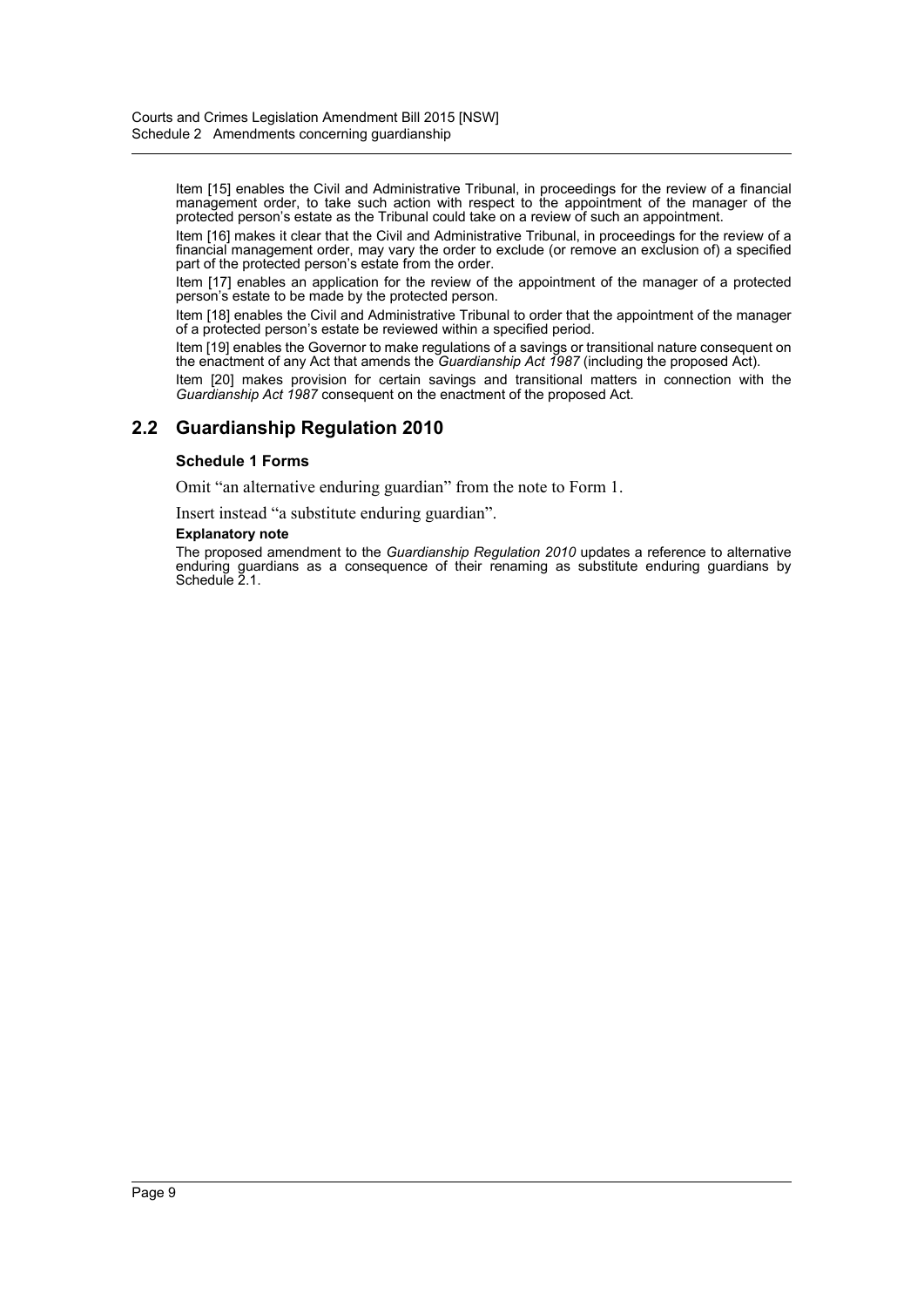# <span id="page-10-0"></span>**Schedule 3 Amendments concerning acting judicial officers**

# **3.1 Children's Court Act 1987 No 53**

# **Section 6B Acting President of Children's Court**

Insert after section 6B (1):

- (1A) Unless the Governor has made an appointment under subsection (1) (and without limiting subsection (1)), the Attorney General may, by instrument in writing, appoint a Children's Magistrate to be Acting President:
	- (a) during any vacancy in the office of the President, or
	- (b) during any period for which the President is absent from duty.
- (1B) An appointment under this section may be made for a particular vacancy or absence or for any vacancy or absence that occurs from time to time.

#### **Explanatory note**

The proposed amendment to the *Children's Court Act 1987* enables the Attorney General to appoint a Children's Magistrate of the Children's Court of New South Wales to be Acting President during a vacancy or absence from duty of the President. It also enables the Attorney General or the Governor to appoint a Children's Magistrate for a particular vacancy or absence from duty of the President or any such vacancy or absence that occurs from time to time.

# **3.2 District Court Act 1973 No 9**

# **[1] Section 17 Acting Chief Judge**

Insert after section 17 (1):

- (1A) Unless the Governor has made an appointment under subsection (1) (and without limiting subsection (1)), the Attorney General may, by instrument in writing, appoint a Judge to be Acting Chief Judge during such period as the Chief Judge may be absent from duty.
- (1B) An appointment under this section may be made for a particular absence or for any absence that occurs from time to time.

# **[2] Section 17 (3)**

Insert after section 17 (2):

(3) In this section, *absent from duty* includes a vacancy in the office of Chief Judge.

## **[3] Section 18 Acting Judges**

Omit "not exceeding 12 months" from section 18 (1).

Insert instead "not exceeding 5 years".

## **[4] Section 18 (4)–(4B)**

Omit "75 years" wherever occurring. Insert instead "77 years".

## **[5] Section 18 (4A)**

Insert "or Family Court of Australia" after "Federal Court of Australia". **Explanatory note**

Item [1] of the proposed amendments to the *District Court Act 1973* enables the Attorney General to appoint a judge of the District Court of New South Wales to be Acting Chief Judge during a vacancy or absence from duty of the Chief Judge. It also enables the Attorney General or the Governor to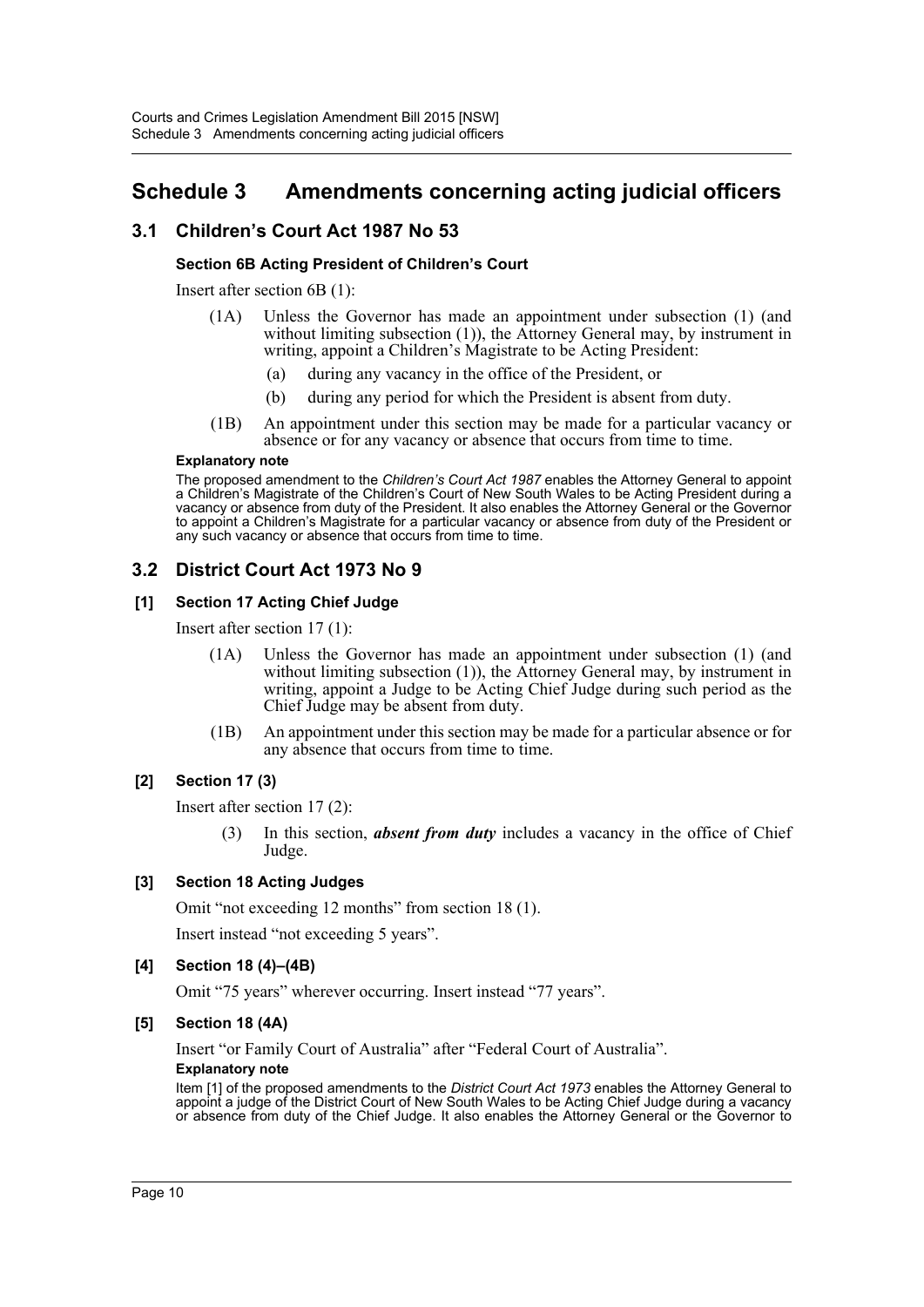appoint a judge for a particular vacancy or absence from duty of the Chief Judge or any such vacancy or absence that occurs from time to time. Item [2] makes a consequential amendment.

Item [3] enables acting judges to be appointed for a period of up to 5 years. Currently, acting judges are appointed for a period of up to 12 months.

Item [4] enables acting judges to be appointed up to the age of 77 years. Currently, acting judges are appointed up to the age of 75 years.

Item [5] enables former Family Court judges to be appointed as acting judges.

# **3.3 Drug Court Act 1998 No 150**

#### **Section 22 Acting Senior Judge**

Insert after section 22 (1):

(1A) The Minister may make any such appointment for a particular absence or vacancy or for any absence or vacancy that occurs from time to time.

#### **Explanatory note**

The proposed amendment to the *Drug Court Act 1998* enables the Attorney General to appoint a judge of the Drug Court of New South Wales to be Acting Senior Judge for a particular vacancy or absence from duty of the Senior Judge or any such vacancy or absence that occurs from time to time.

# **3.4 Dust Diseases Tribunal Act 1989 No 63**

#### **[1] Section 7B Acting President**

Insert after section 7B (1):

- (1A) Unless the Governor has made an appointment under subsection (1) (and without limiting subsection (1)), the Attorney General may, by instrument in writing, appoint a member to be Acting President during such period as the President may be absent from his or her duties.
- (1B) An appointment under this section may be made for a particular absence or for any absence that occurs from time to time.

## **[2] Section 7B (3)**

Insert after section 7B (2):

(3) In this section, *absent from duty* includes a vacancy in the office of President.

#### **Explanatory note**

Item [1] of the proposed amendments to the *Dust Diseases Tribunal Act 1989* enables the Attorney General to appoint a member of the Dust Diseases Tribunal of New South Wales to be Acting President during a vacancy or absence from duty of the President. It also enables the Attorney General or the Governor to appoint a member for a particular vacancy or absence from duty of the President or any such vacancy or absence that occurs from time to time. Item [2] makes a consequential amendment.

# **3.5 Industrial Relations Act 1996 No 17**

#### **[1] Schedule 2 Provisions relating to members of Commission**

Omit "75 years" from clause 3 (2). Insert instead "77 years".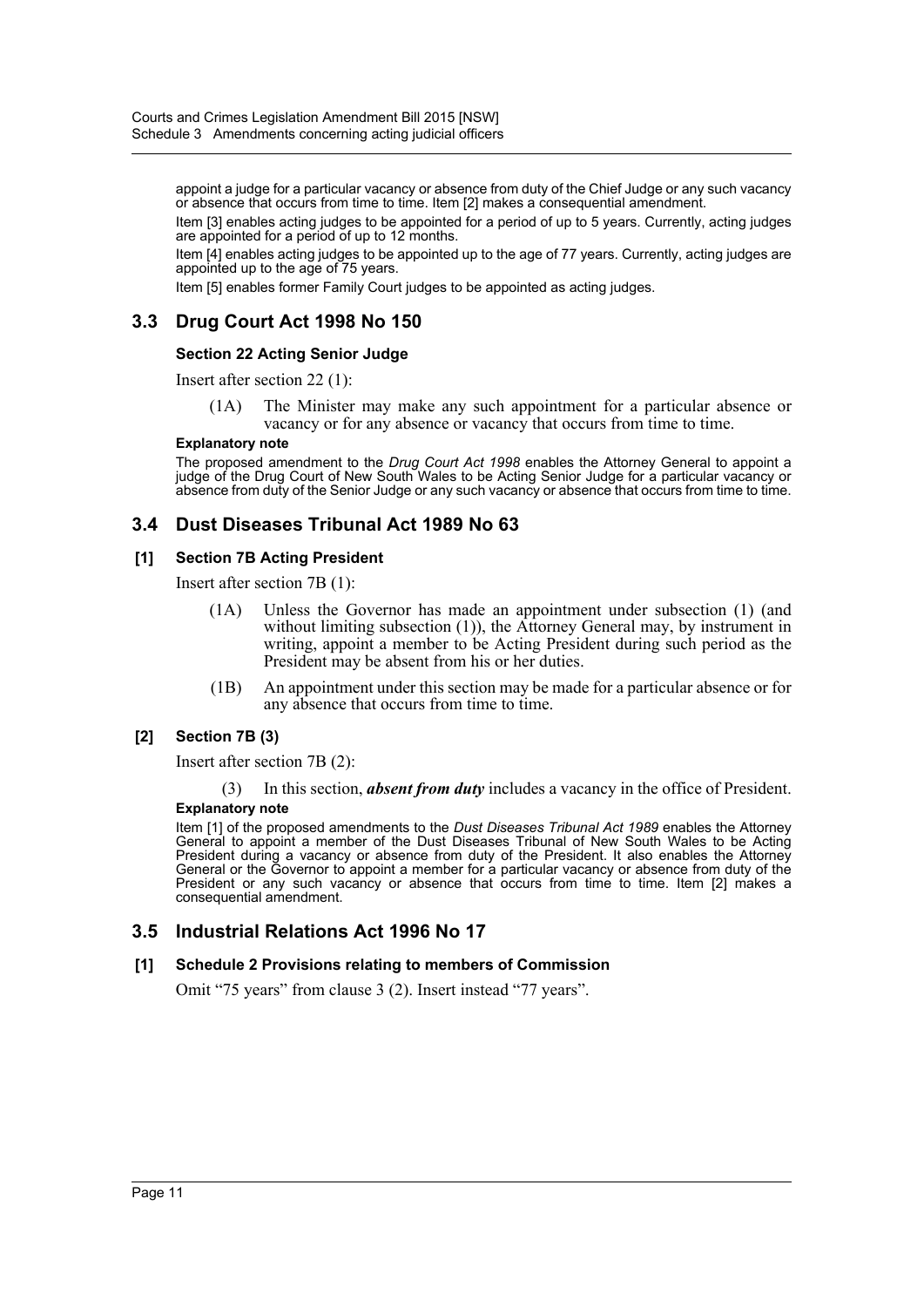# **[2] Schedule 2, clause 3 (3)**

Omit "not exceeding 12 months". Insert instead "not exceeding 5 years". **Explanatory note**

Item [1] of the proposed amendments to the *Industrial Relations Act 1996* enables an acting member of the Industrial Relations Commission of New South Wales in Court Session to be appointed up to the age of 77 years. Currently, acting members are appointed up to the age of 75 years.

Item [2] enables acting members to be appointed for a period of up to 5 years. Currently, acting members are appointed for a period of up to 12 months.

# **3.6 Land and Environment Court Act 1979 No 204**

## **[1] Section 11 Acting Judges**

Omit "not exceeding 12 months" from section 11 (1).

Insert instead "not exceeding 5 years".

## **[2] Section 11 (4)**

Omit "75 years". Insert instead "77 years".

## **[3] Section 13 Acting Commissioners**

Omit "not exceeding 12 months" from section 13 (1).

Insert instead "not exceeding 5 years".

#### **Explanatory note**

Item [1] of the proposed amendments to the *Land and Environment Court Act 1979* enables acting judges of the Land and Environment Court of New South Wales to be appointed for a period of up to 5 years. Currently, acting judges are appointed for a period of up to 12 months.

Item [2] enables acting judges to be appointed up to the age of 77 years. Currently, acting judges are appointed up to the age of 75 years.

Item [3] enables acting commissioners to be appointed for a period of up to 5 years. Currently, acting commissioners are appointed for a period of up to 12 months.

# **3.7 Local Court Act 2007 No 93**

## **[1] Section 16 Acting Magistrates**

Omit "not exceeding 12 months" from section 16 (1).

Insert instead "not exceeding 5 years".

## **[2] Section 16 (2)**

Omit "75 years". Insert instead "77 years".

## **[3] Schedule 1 Provisions relating to Magistrates**

Omit "Minister" from clause 11 (3). Insert instead "Attorney General".

## **[4] Schedule 1, clause 11 (3A)**

Insert after clause 11 (3):

(3A) The Attorney General may make any such nomination for a particular vacancy or absence or for any vacancy or absence that occurs from time to time.

#### **Explanatory note**

Item [1] of the proposed amendments to the *Local Court Act 2007* enables acting magistrates of the Local Court of New South Wales to be appointed for a period of up to 5 years. Currently, acting magistrates are appointed for a period of up to 12 months.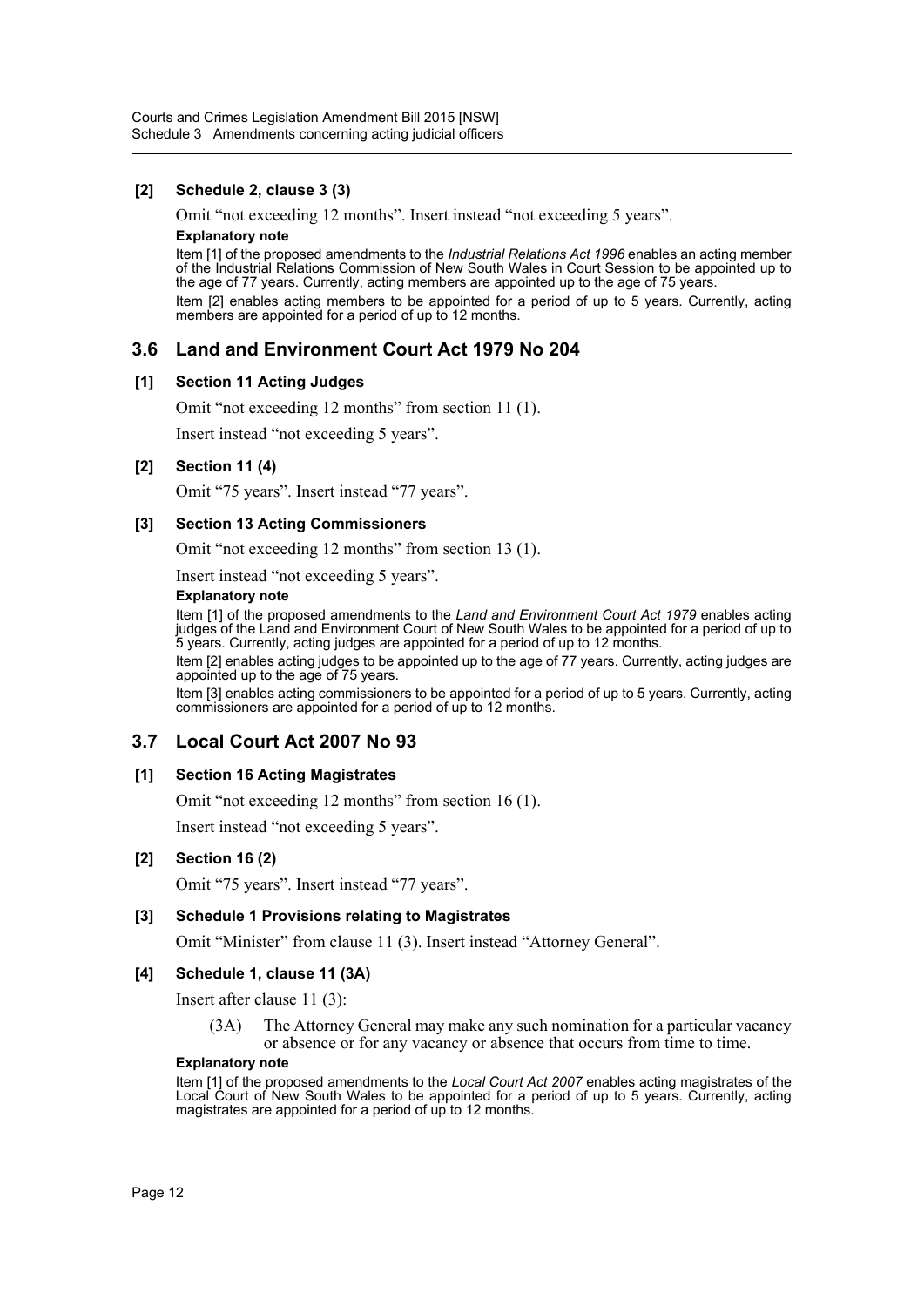Item [2] enables acting magistrates to be appointed up to the age of 77 years. Currently, acting magistrates are appointed up to the age of 75 years.

Item [4] enables the Attorney General to nominate a Deputy Chief Magistrate for a particular vacancy or absence from duty of the Chief Magistrate or any such vacancy or absence that occurs from time to time. Item [3] makes a consequential amendment.

# **3.8 Supreme Court Act 1970 No 52**

## **[1] Section 37 Acting Judges**

Omit "not exceeding 12 months" from section 37 (1).

Insert instead "not exceeding 5 years".

#### **[2] Section 37 (4) and (4A)**

Omit the subsections. Insert instead:

- (4) A retired Judge of the Court or of another court in New South Wales (including a retired judicial member of the Industrial Commission or of the Industrial Relations Commission) may be so appointed even though the retired Judge has reached the age of 72 years (or will have reached that age before the appointment expires), but may not be so appointed for any period that extends beyond the day on which he or she reaches the age of 77 years.
- (4A) A retired Judge of the Federal Court of Australia or of the Supreme Court of another State or Territory may be so appointed even though the retired Judge has reached the age of 70 years (or will have reached that age before the appointment expires), but may not be so appointed for any period that extends beyond the day on which he or she reaches the age of 77 years.

#### **[3] Section 111 Appointment of associate Judges and acting associate Judges**

Omit "75 years" from section 111 (6). Insert instead "77 years".

#### **Explanatory note**

Item [1] of the proposed amendments to the *Supreme Court Act 1970* enables acting judges of the Supreme Court of New South Wales to be appointed for a period of up to 5 years. Currently, acting judges are appointed for a period of up to 12 months.

Item [2] enables acting judges to be appointed up to the age of 77 years. Currently, acting judges are appointed up to the age of 75 years.

Item [3] enables acting associate judges to be appointed up to the age of 77 years. Currently, acting associate judges are appointed up to the age of 75 years.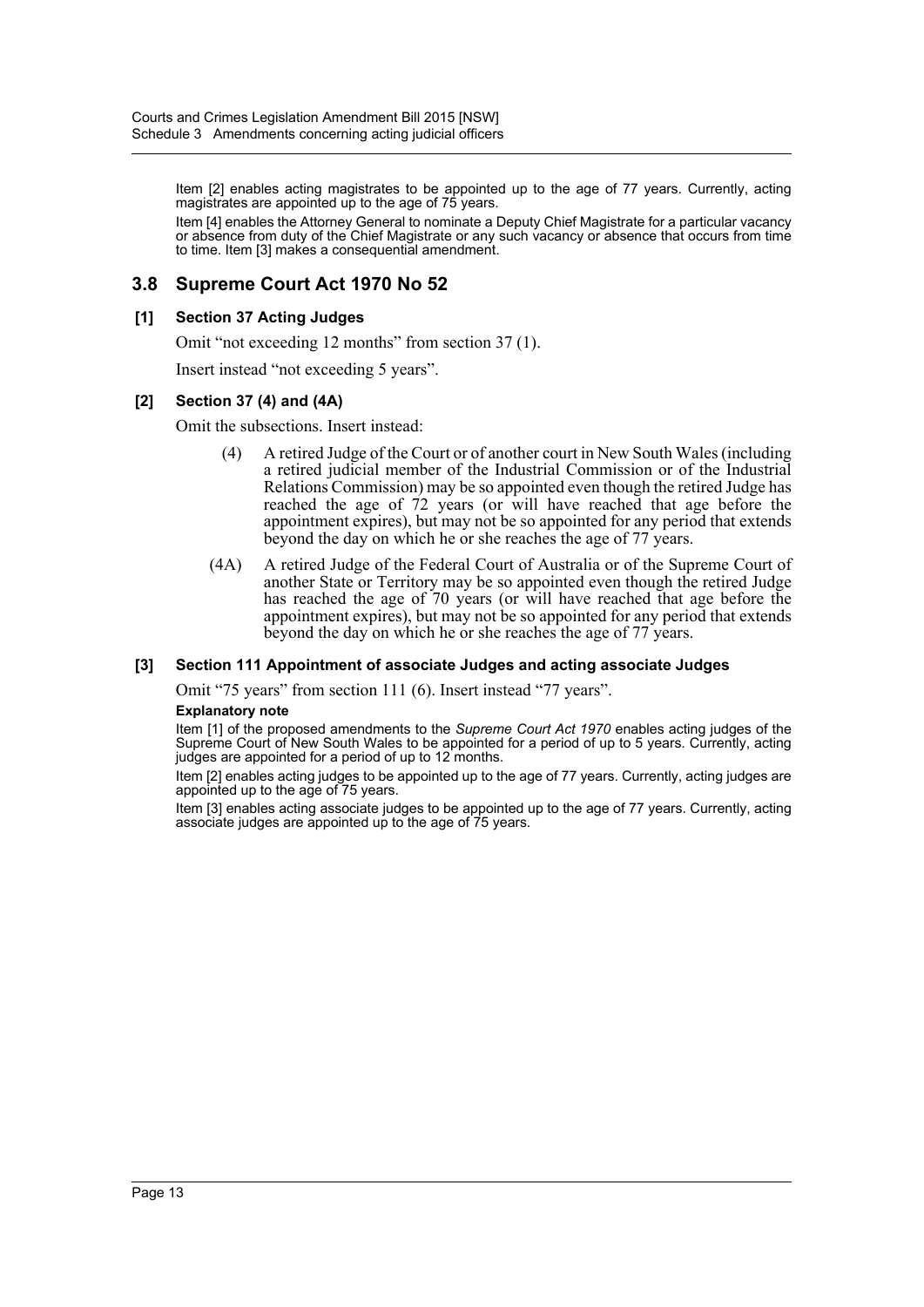# <span id="page-14-0"></span>**Schedule 4 Other amendments**

# **4.1 Crimes (Administration of Sentences) Act 1999 No 93**

# **[1] Section 257A**

Insert after section 257:

# **257A Exchange of certain information**

- (1) The Commissioner may enter into an arrangement (an *information sharing arrangement*) with the Commissioner of Fines Administration for the purposes of sharing or exchanging any information that is held by Corrective Services NSW or the Commissioner of Fines Administration.
- (2) The information to which an information sharing arrangement may relate is limited to information that assists in the exercise of:
	- (a) the functions of the Commissioner under this Act or the regulations, or
	- (b) the functions of the Commissioner of Fines Administration under the *Fines Act 1996* or the regulations under that Act.
- (3) Under an information sharing arrangement:
	- (a) the Commissioner is, despite any other Act or law of the State, authorised to request and receive information from the Commissioner of Fines Administration comprising the name, address and date of birth of a person who is an inmate and a fine defaulter (within the meaning of the *Fines Act 1996*), and details of the fine, and
	- (b) the Commissioner of Fines Administration is authorised to disclose that information to the Commissioner, and
	- (c) the Commissioner of Fines Administration is, despite any other Act or law of the State, authorised to request and receive from Corrective Services NSW the following information about a person who is an inmate:
		- (i) the inmate's name and date of birth,
		- (ii) the date the inmate was taken into custody,
		- (iii) the address of the inmate's usual place of residence (as recorded by Corrective Services NSW under this Act),
		- (iv) the unique identifying number assigned to the inmate by Corrective Services NSW,
		- (v) whether or not the inmate is serving a sentence,
		- (vi) if the inmate is serving a sentence, the date on which the inmate's non-parole period and full sentence are due to expire,
		- (vii) if the inmate is not serving a sentence, the date on which the inmate is due for release, and
	- (d) the Commissioner is authorised to disclose that information to the Commissioner of Fines Administration.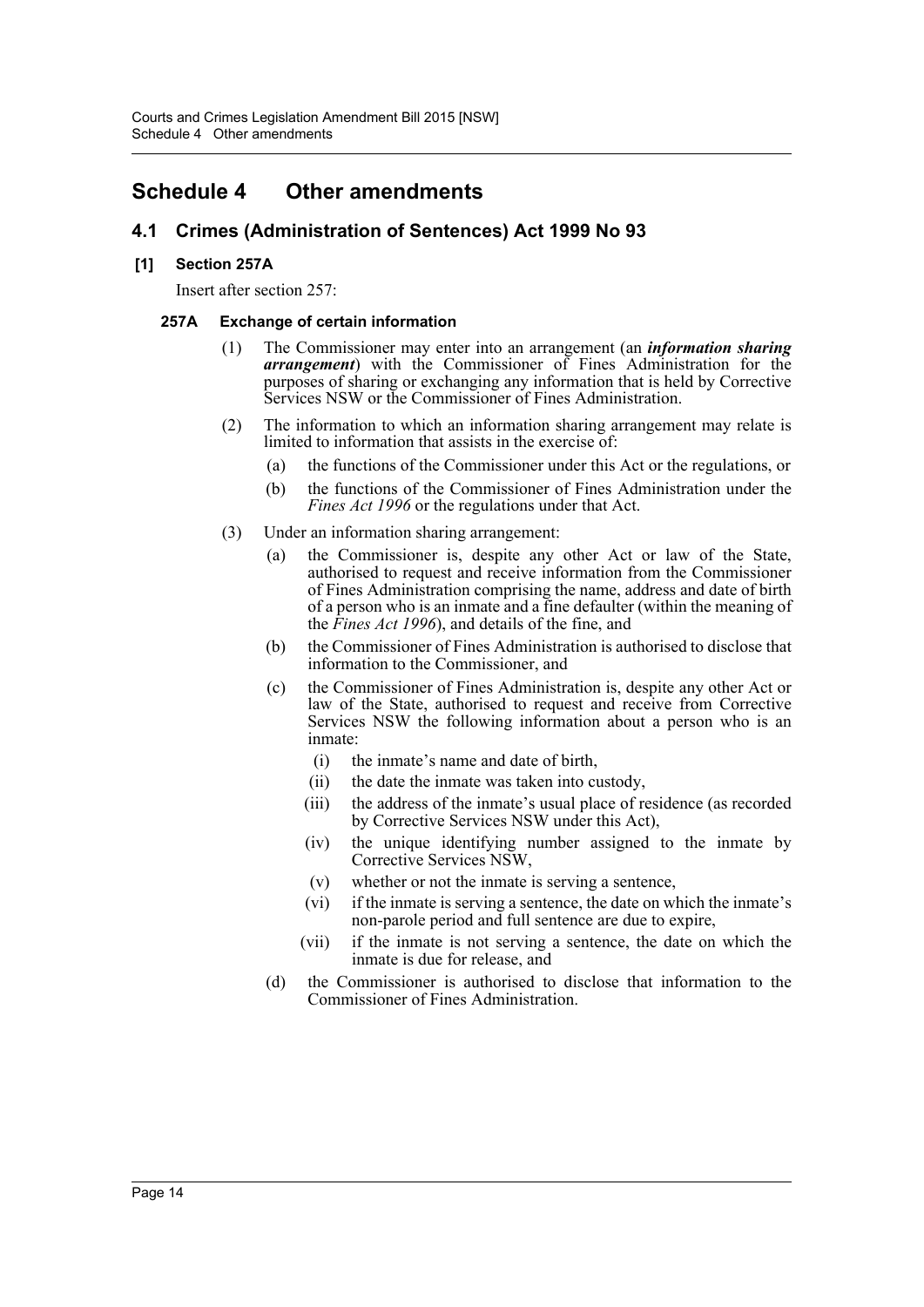# **[2] Schedule 5 Savings, transitional and other provisions**

Insert at the end of the Schedule (with appropriate Part and clause numbering):

# **Part Provision consequent on enactment of Courts and Crimes Legislation Amendment Act 2015**

#### **Exchange of information**

Section 257A as inserted by the *Courts and Crimes Legislation Amendment Act 2015* extends to information obtained before the commencement of that section.

#### **Explanatory note**

Item [1] of the proposed amendments to the *Crimes (Administration of Sentences) Act 1999* inserts a provision (similar to that in the *Children (Detention Centres) Act 1987*) to enable the Commissioner of Corrective Services to share information with the Commissioner of Fines Administration about inmates, so as to identify any outstanding fines of such inmates and to facilitate their participation in work and development orders under the *Fines Act 1996* as a way of satisfying all or part of those fines. Item [2] provides that the provision inserted by item [1] extends to information obtained before the commencement of that provision.

# **4.2 Jury Act 1977 No 18**

#### **Section 75A Information to be supplied to sheriff**

Insert after section 75A (2B) (c):

(d) the customer identification number (if any) allocated to the person by Roads and Maritime Services.

#### **Explanatory note**

The proposed amendment to the *Jury Act 1977* enables the sheriff to obtain a customer identification number allocated to a person by Roads and Maritime Services for the purpose of determining whether the person should be excluded from jury service.

# **4.3 Land and Environment Court Act 1979 No 204**

**[1] Section 18 Class 2—local government and miscellaneous appeals and applications** Omit section 18 (b).

## **[2] Section 19 Class 3—land tenure, valuation, rating and compensation matters**

Omit section 19 (f).

#### **[3] Section 20 Class 4—environmental planning and protection and development contract civil enforcement**

Omit "Part 5 of the *Olympic Co-ordination Authority Act 1995*," from section 20 (3) (a).

#### **[4] Section 37 Commissioners sitting with a Judge**

Omit "or 3" from section 37 (1). Insert instead ", 3 or 4". **Explanatory note**

Items [1]–[3] of the proposed amendments to the *Land and Environment Court Act 1979* make changes of a statute law revision nature by removing references to repealed Acts.

Item [4] extends the classes of proceedings in which judges of the Land and Environment Court of New South Wales may be assisted by commissioners to include Class 4 proceedings (Class 4 proceedings relate to environmental planning and protection and development contract civil enforcement).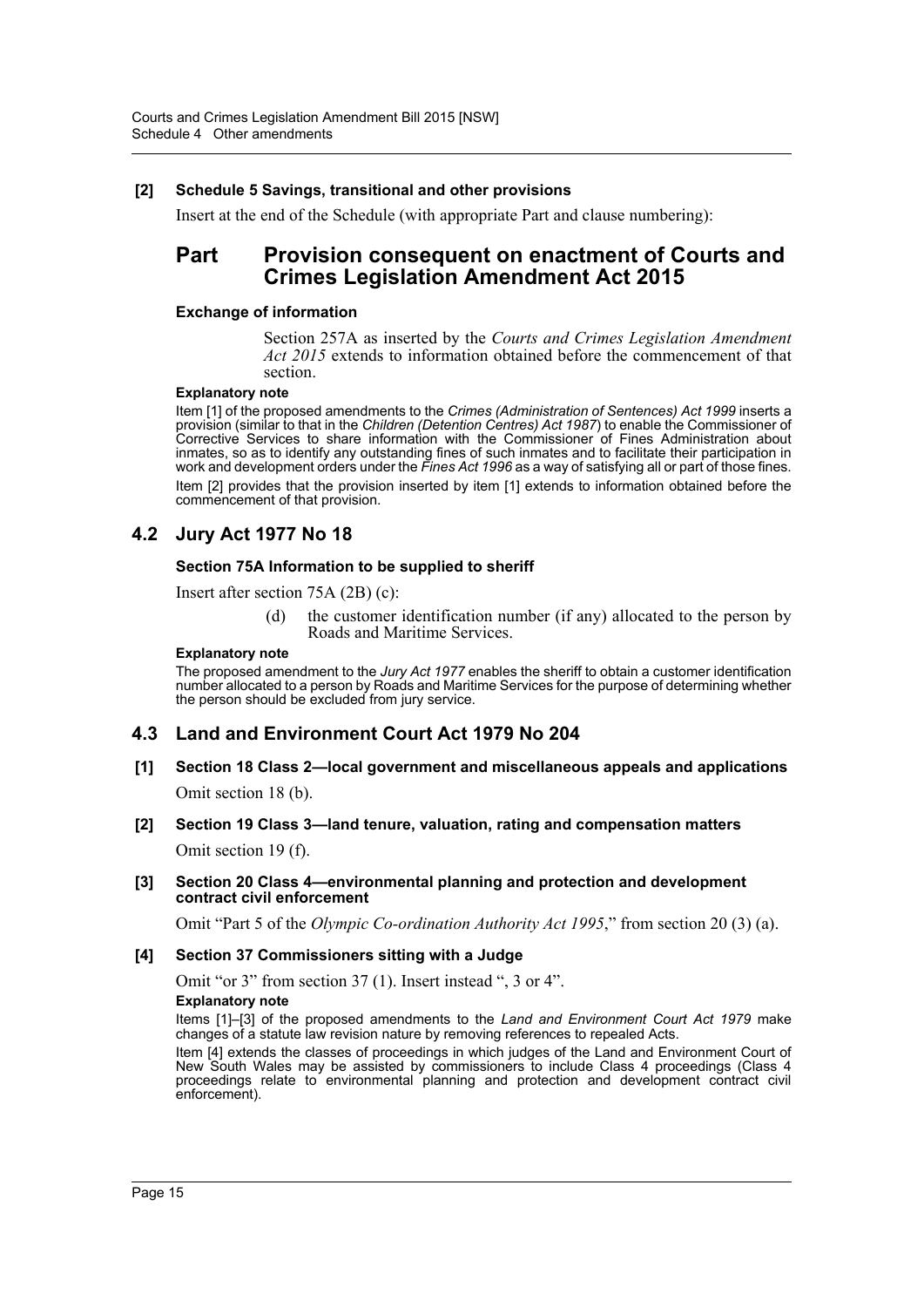# **4.4 NSW Trustee and Guardian Act 2009 No 49**

# **[1] Section 88**

Omit the section. Insert instead:

## **88 Revocation of order by MHRT**

- (1) The MHRT, on application by a protected person who is (or who was, but has ceased to be) a patient, may revoke the order that the estate of the person be subject to management under this Act, if it is satisfied that:
	- (a) the protected person is capable of managing his or her affairs, or
	- (b) the revocation is in the best interests of the protected person.
- (2) In this section, *patient* includes a forensic patient within the meaning of the *Mental Health (Forensic Provisions) Act 1990*.

# **[2] Schedule 1 Savings, transitional and other provisions**

Insert at the end of the Schedule (with appropriate Part and clause numbering):

# **Part Provision consequent on enactment of Courts and Crimes Legislation Amendment Act 2015**

## **Revocation of order by MHRT**

Section 88, as substituted by the *Courts and Crimes Legislation Amendment Act 2015*, extends to:

- (a) orders that the estate of any person be subject to management under this Act made before the substitution, and
- (b) applications made under that section (but not finally determined) before the substitution.

## **Explanatory note**

Item [1] of the proposed amendments to the *NSW Trustee and Guardian Act 2009* enables the Mental Health Review Tribunal to revoke financial management orders made under that Act in respect of certain persons who are or were patients admitted to a mental health facility (including forensic patients within the meaning of the *Mental Health (Forensic Provisions) Act 1990*) if it is satisfied that those persons are capable of managing their affairs or that the revocation is in their best interests. Item [2] makes provision for a transitional matter consequent on the amendment made by item [1].

# **4.5 Oaths Act 1900 No 20**

## **[1] Section 26 Before whom oaths and affidavits may be taken**

Insert "or tribunal" after "court" in section 26 (1).

# **[2] Section 26 (1)**

Insert "in this or any other State or Territory or the Commonwealth" after "arbitration".

# **[3] Section 26A**

Insert after section 26:

## **26A Witnessing of statutory declarations for other jurisdictions**

If it is permitted by another State, a Territory or the Commonwealth, a justice of the peace may take, receive or witness a statutory declaration within New South Wales for use in relation to the other State, Territory or the Commonwealth.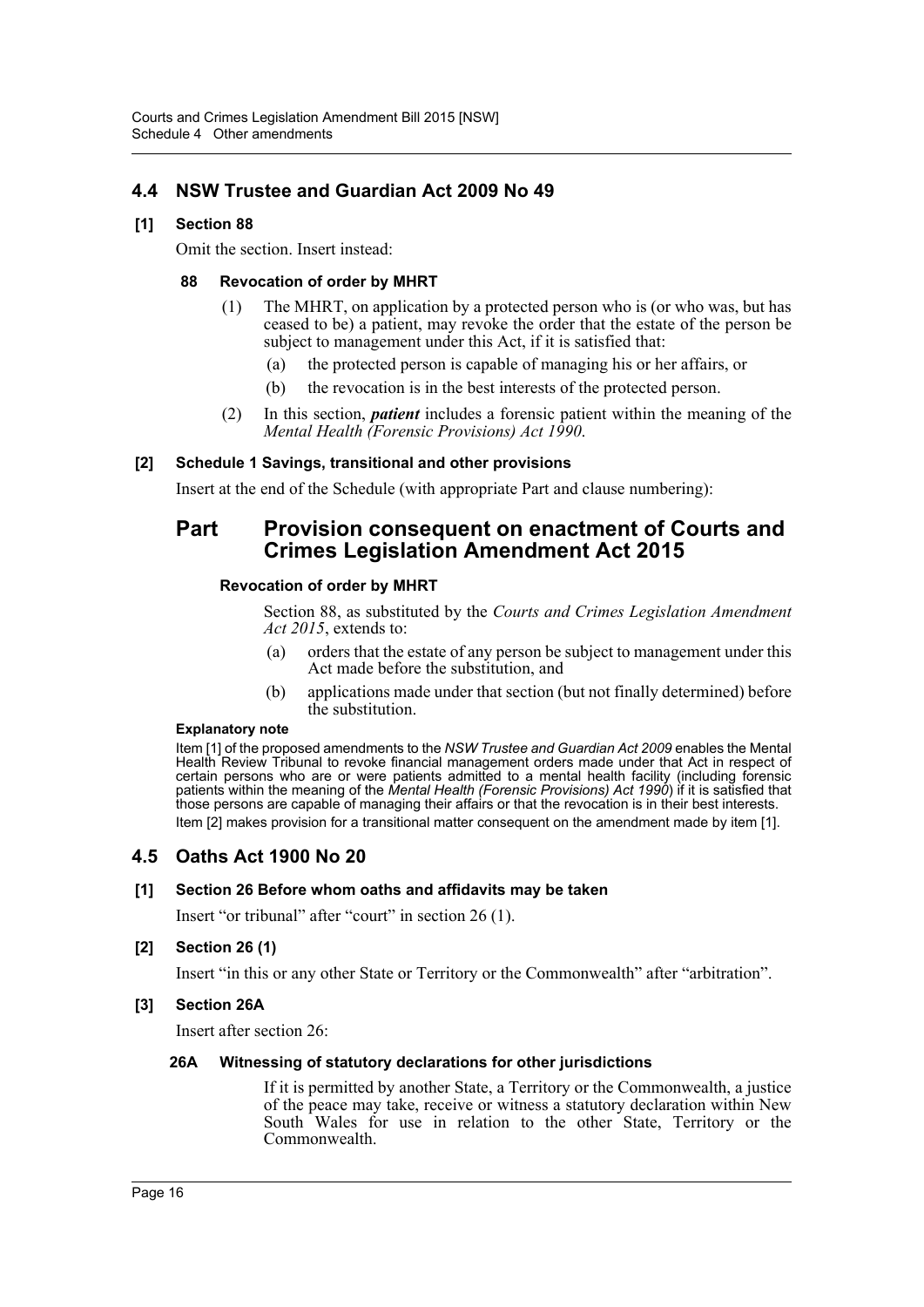# **[4] Tenth Schedule**

Insert after the Ninth Schedule:

# **Tenth Schedule Savings, transitional and other provisions**

# **Part 1 General**

# **1 Regulations**

- (1) The regulations may contain provisions of a savings or transitional nature consequent on the enactment of any Act that amends this Act.
- (2) Any such provision may, if the regulations so provide, take effect from the date of assent to the Act concerned or a later date.
- (3) To the extent to which any such provision takes effect from a date that is earlier than the date of its publication on the NSW legislation website, the provision does not operate so as:
	- (a) to affect, in a manner prejudicial to any person (other than the State or an authority of the State), the rights of that person existing before the date of its publication, or
	- (b) to impose liabilities on any person (other than the State or an authority of the State) in respect of anything done or omitted to be done before the date of its publication.

# **Part 2 Provision consequent on enactment of Courts and Crimes Legislation Amendment Act 2015**

## **2 Application of amendments**

Any oath, declaration or affidavit taken, made or witnessed before the commencement of the amendments to this Act made by the *Courts and Crimes Legislation Amendment Act 2015* that would have been validly taken, made or witnessed had the amendments been in force when it was taken, made or witnessed is (to the extent of any invalidity) taken to be, and always to have been, valid.

#### **Explanatory note**

Item [1] of the proposed amendments to the *Oaths Act 1900* enables justices of the peace to witness oaths or affidavits for use in tribunals in New South Wales, any other State or Territory or the Commonwealth (as well as oaths or affidavits for use in courts).

Item [2] clarifies that justices of the peace may witness oaths or affidavits for use in arbitrations in any other State or Territory or the Commonwealth (as well as arbitrations in New South Wales).

Item [3] enables justices of the peace to witness statutory declarations for use in any other State or Territory or the Commonwealth.

Item [4] enables the Governor to make regulations of a savings or transitional nature consequent on the enactment of any Act that amends the *Oaths Act 1900* (including the proposed Act). The item also provides for the proposed amendments to apply (and to be taken always to have applied) in respect of oaths, declarations and affidavits that were taken, made or witnessed before the commencement of the amendments.